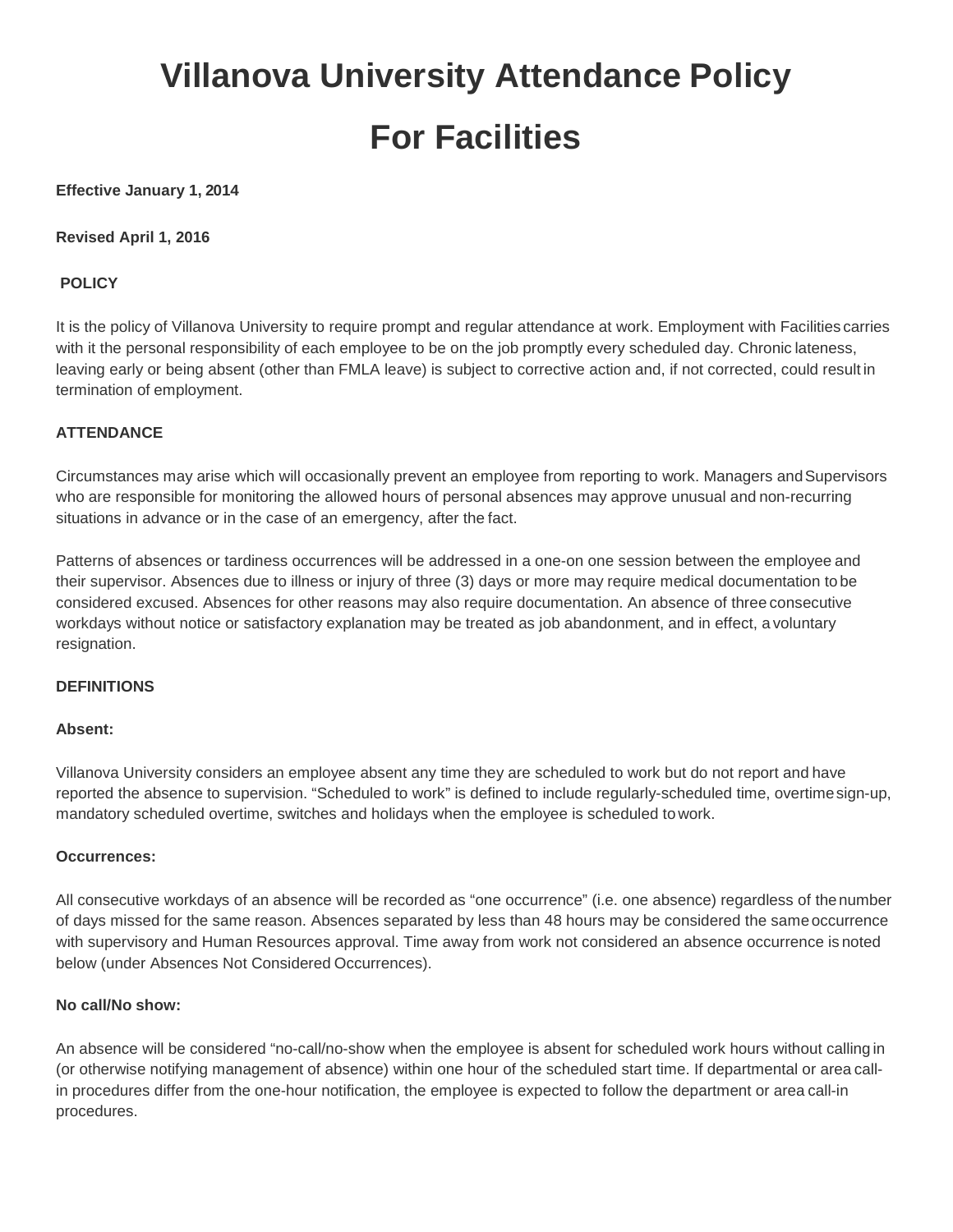#### **Late:**

An employee will be considered late if they arrive more than five (5) minutes after their scheduled start time for work, or fail to clock in.

## **Leave Early:**

An employee who reports to work and works any portion of their hours, and leaves before the end of their totalscheduled hours for the day will be considered to have left early.

# **ATTENDANCE AND PUNCUALITY GUIDELINES:**

Listed below are the University guidelines for determining excessive absences and tardiness. The chart is a guideline, the University may choose a level of discipline different from the chart based on individual circumstances. The rolling 12-month period used in the attendance guidelines starts from the date of the first occurrence, not the date of hireor start of the calendar year.

#### Absences during rolling 12-Month Period;

| Five (5) occurrences                     | Verbal warning                       |
|------------------------------------------|--------------------------------------|
| Six (6) occurrences                      | Written warning                      |
| Seven (7) occurrences                    | Suspension level warning             |
| Eight (8) occurrences                    | Final written warning**              |
| Nine $(9)$                               | Termination**                        |
| Tardiness during rolling 12-month period |                                      |
| Six (6) occurrences                      | Verbal warning                       |
| Eight (8) occurrences                    | Written warning                      |
| Ten (10) occurrences                     | Suspension level (1 day without pay) |
| Twelve (12) occurrences                  | Final written warning**              |
| Fourteen (14) occurrences                | Termination**                        |

*\*\* Final written warning and termination of employment require approval by Human Resources PRIORto administration to an employee.*

#### **ABSENCES NOT CONSIDERED OCCURRENCES:**

• Pre-approved vacation time